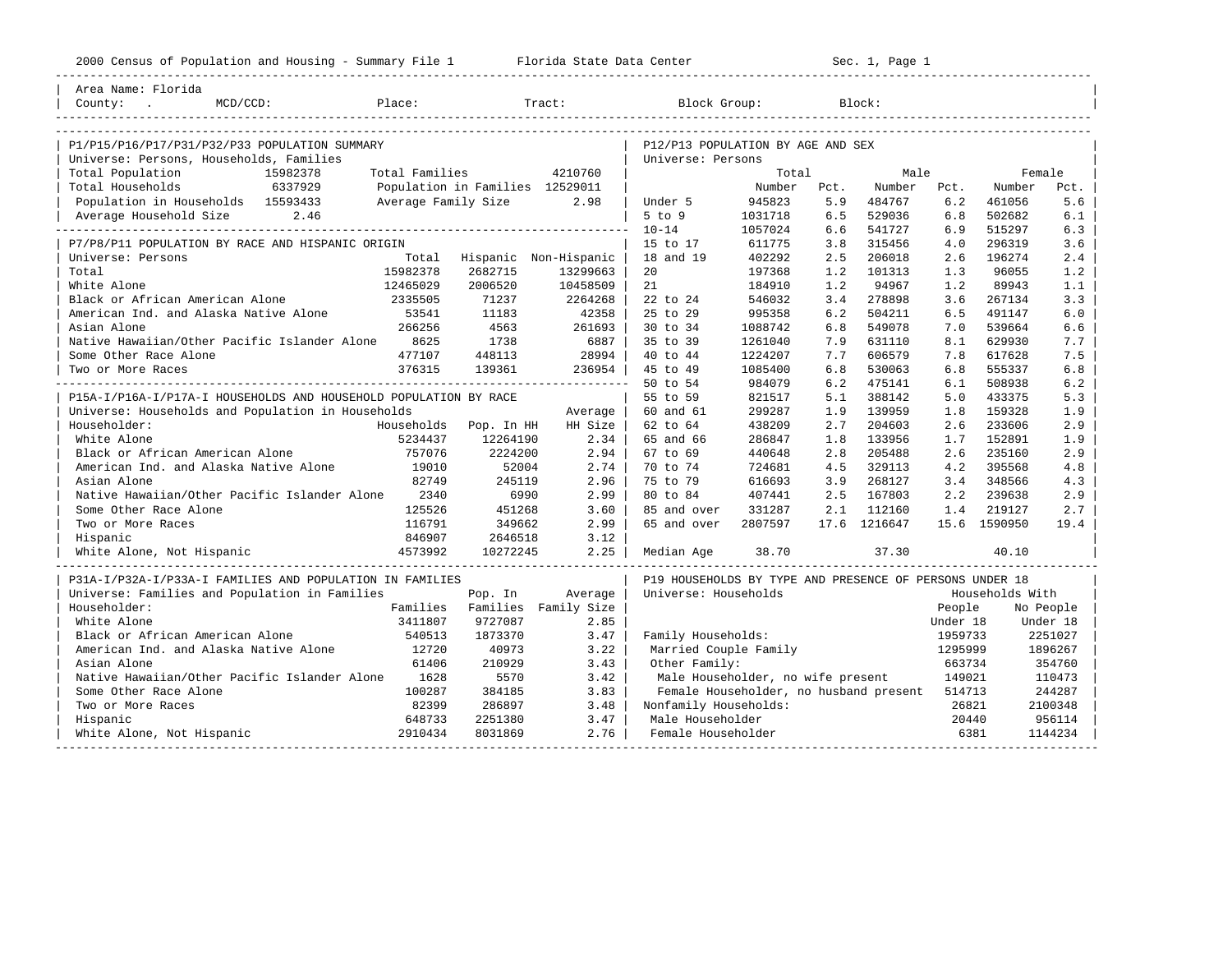2000 Census of Population and Housing - Summary File 1 Telorida State Data Center Sec. 1, Page 2

+---------------------------------------------------------------------------------------------------------------------------------------------------+

---------------------------------------------------------------------------------------------------------------------------------------------------- | Area Name: Florida | | County: . MCD/CCD: Place: Tract: Block Group: Block: | ----------------------------------------------------------------------------------------------------------------------------------------------------

| P34/P35 FAMILY TYPE BY PRESENCE AND AGE   |                                | P27/P30 RELATIONSHIP BY HOUSEHOLD TYPE        |          | P28 RELATIONSHIP BY HOUSEHOLD TYPE |                                    |         |  |  |
|-------------------------------------------|--------------------------------|-----------------------------------------------|----------|------------------------------------|------------------------------------|---------|--|--|
| OF OWN AND RELATED CHILDREN               |                                | Universe: Persons                             |          | FOR THE POPULATION UNDER 18        |                                    |         |  |  |
| Universe: Families                        | With                           |                                               |          | Total 65 & Over                    | Universe: Persons                  |         |  |  |
| With Own                                  | Related                        | Population in households:                     | 15593433 | 2695687                            | Total:                             | 3646340 |  |  |
| Children Children                         |                                | In family households:                         | 12903319 | 1893085                            | In households:                     | 3629381 |  |  |
| Married couple family: 3192266            | 3192266                        | Householder:                                  | 4210760  | 985565                             | Householder or spouse              | 4406    |  |  |
| Children under 18:<br>1215197             | 1290424                        | Male                                          | 2993123  | 809140                             | Related child:                     | 3545565 |  |  |
| 286514<br>Under 6 only                    | 310456                         | Female                                        | 1217637  | 176425                             | Own child:                         | 3200461 |  |  |
| Under 6 and 6 to 17 249439                | 276237                         | Spouse                                        | 3192266  | 697051                             | In married couple family           | 2235598 |  |  |
| 679244<br>6 to 17 only                    | 703731                         | Parent                                        | 168607   | 106239                             | In other family:                   |         |  |  |
| No children under 18<br>1977069           | 1901842                        | Child                                         | 4171924  |                                    | No spouse present:                 | 964863  |  |  |
| Other family:<br>1018494                  | 1018494                        | Natural born or adopted                       | 3929839  |                                    | Male householder                   | 199865  |  |  |
| Male hhdr. No wife:<br>259494             | 259494                         | Step                                          | 242085   |                                    | Female householder                 | 764998  |  |  |
| Children under 18:<br>126709              | 146769                         | Grandchild                                    | 309405   |                                    | Other relatives:                   | 345104  |  |  |
| 34223<br>Under 6 only                     | 39294                          | Brother or sister                             | 172062   |                                    | Grandchild                         | 258952  |  |  |
| 16274<br>Under 6 and 6 to 17              | 21020                          | Other relatives                               | 303987   | 88839                              | Other relatives                    | 86152   |  |  |
| 76212<br>6 to 17 only                     | 86455                          | Nonrelatives                                  | 374308   | 15391                              | Nonrelatives                       | 79410   |  |  |
| No children under 18<br>132785            | 112725                         | In nonfamily households:                      | 2690114  | 802602                             | In group quarters:                 | 16959   |  |  |
| Female hhdr. No hus.:<br>759000           | 759000                         | Male householder:                             | 976554   | 213651                             | Institutional                      | 8976    |  |  |
| Children under 18:<br>437680              | 512613                         | Living alone                                  | 714797   | 187690                             | Noninstitutional                   | 7983    |  |  |
| Under 6 only<br>83805                     | 103495                         | Not living alone                              | 261757   | 25961                              |                                    |         |  |  |
| 71183<br>Under 6 and 6 to 17              | 96723                          | Female householder:                           | 1150615  | 545787                             | P18 HOUSEHOLD SIZE, HOUSEHOLD TYPE |         |  |  |
| $6$ to $17$ only<br>282692                | 312395                         | Living alone                                  | 972506   | 522335                             | AND PRESENCE OF OWN CHILDREN       |         |  |  |
| No children under 18 321320               | 246387                         | Not living alone                              | 178109   | 23452                              | Universe: Households               |         |  |  |
|                                           |                                | Nonrelatives                                  | 562945   | 43164                              | 1-person households:               | 1687303 |  |  |
|                                           |                                | In group quarters:                            | 388945   | 111910                             | Male householder                   | 714797  |  |  |
| P21 HOUSEHOLD TYPE BY AGE OF HOUSEHOLDER  |                                | Institutional                                 | 248350   | 86229                              | Female householder                 | 972506  |  |  |
| Universe: Households                      |                                | Noninstitutional                              | 140595   | 25681                              | 2 or more person households:       | 4650626 |  |  |
|                                           |                                |                                               |          |                                    | Family households:                 | 4210760 |  |  |
| Nonfamily<br>Family                       |                                |                                               |          |                                    | Married couple:                    | 3192266 |  |  |
| Householder age: Households<br>Households |                                | PCT14 HOUSEHOLDS BY SEX OF UNMARRIED PARTNERS |          |                                    | With own child. under 18           | 1215197 |  |  |
| 15 to 24<br>136959                        | 147831<br>Universe: Households |                                               |          |                                    | No own child. under 18             | 1977069 |  |  |
| 25 to 34<br>646408                        | 296559                         |                                               |          |                                    | Other family - no spouse pres.     | 1018494 |  |  |
| 996705<br>35 to 44                        | 318782                         | Unmarried partner households                  |          | Male householder:                  | 259494                             |         |  |  |
| 833023<br>45 to 54                        | 324148                         | Male householder and male partner             |          | With own child. under 18           | 126709                             |         |  |  |
| 612100<br>55 to 64                        | 280411                         | Male householder and female partner           |          | No own child. under 18             | 132785                             |         |  |  |
| 65 to 74<br>568575                        | 316616                         | Female householder and female partner         |          | Female householder:                | 759000                             |         |  |  |
| 75 to 84<br>348434                        | 317298                         | Female householder and male partner           |          | With own child, under 18           | 437680                             |         |  |  |
| 85 and over<br>68556                      | 125524                         | All other households                          |          | No own child, under 18             | 321320                             |         |  |  |
| Total<br>4210760                          | 2127169                        |                                               |          |                                    | Nonfamily households:              | 439866  |  |  |
|                                           |                                |                                               |          |                                    | Male householder                   | 261757  |  |  |
|                                           |                                |                                               |          |                                    | Female householder                 | 178109  |  |  |
|                                           |                                |                                               |          |                                    |                                    |         |  |  |